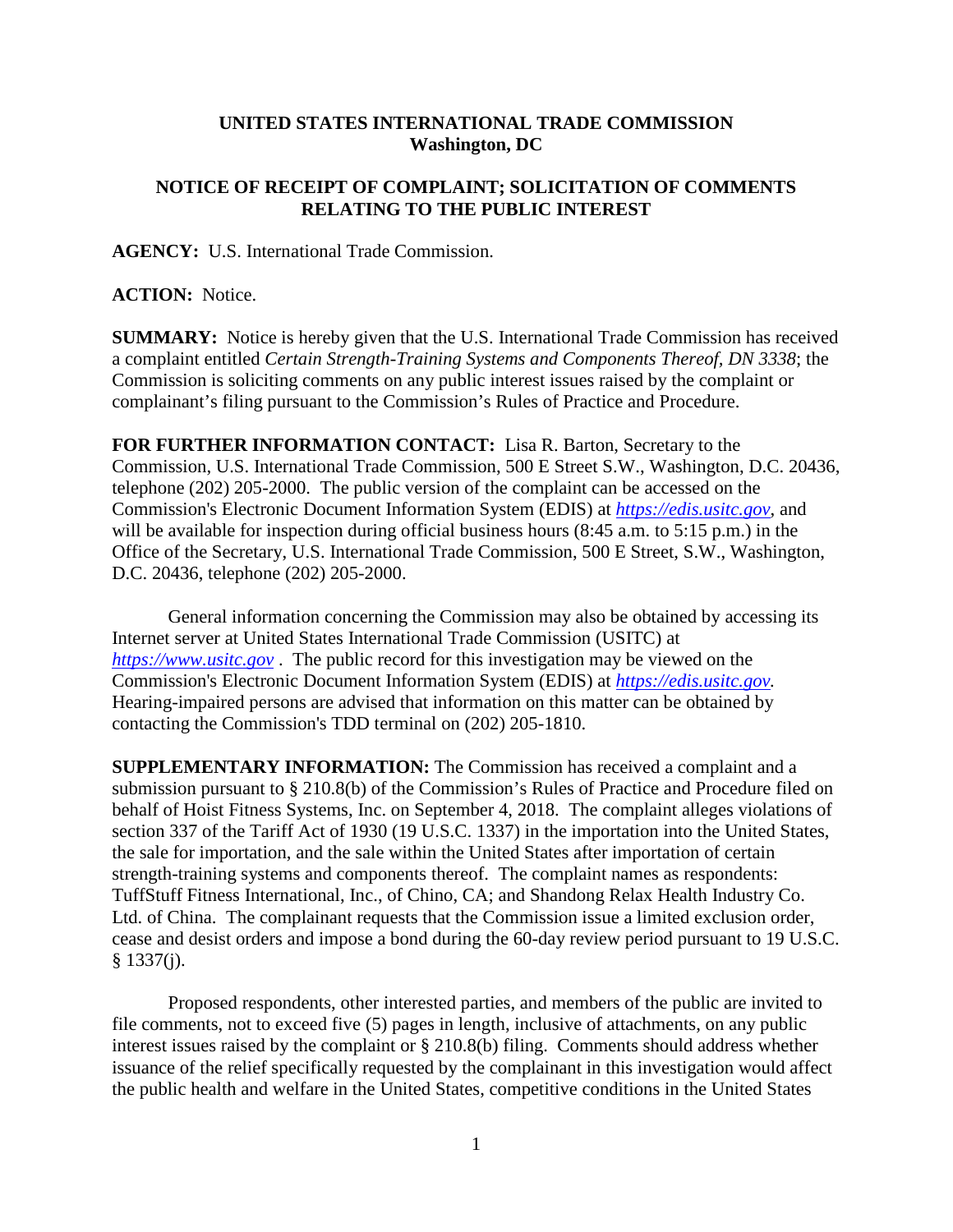economy, the production of like or directly competitive articles in the United States, or United States consumers.

In particular, the Commission is interested in comments that:

- (i) explain how the articles potentially subject to the requested remedial orders are used in the United States;
- (ii) identify any public health, safety, or welfare concerns in the United States relating to the requested remedial orders;
- (iii) identify like or directly competitive articles that complainant, its licensees, or third parties make in the United States which could replace the subject articles if they were to be excluded;
- (iv) indicate whether complainant, complainant's licensees, and/or third party suppliers have the capacity to replace the volume of articles potentially subject to the requested exclusion order and/or a cease and desist order within a commercially reasonable time; and
- (v) explain how the requested remedial orders would impact United States consumers.

Written submissions on the public interest must be filed no later than by close of business, eight calendar days after the date of publication of this notice in the *Federal Register*. There will be further opportunities for comment on the public interest after the issuance of any final initial determination in this investigation. Any written submissions on other issues should be filed no later than by close of business nine calendar days after the date of publication of this notice in the *Federal Register*. Complainant may file a reply to any written submission no later than the date on which complainant's reply would be due under  $\S 210.8(c)(2)$  of the Commission's Rules of Practice and Procedure (19 CFR 210.8(c)(2)).

Persons filing written submissions must file the original document electronically on or before the deadlines stated above and submit 8 true paper copies to the Office of the Secretary by noon the next day pursuant to § 210.4(f) of the Commission's Rules of Practice and Procedure (19 CFR 210.4(f)). Submissions should refer to the docket number ("Docket No. 3338) in a prominent place on the cover page and/or the first page. (*See* Handbook for Electronic Filing Procedures, **Electronic Filing Procedures**<sup>[1](#page-1-0)</sup>). Persons with questions regarding filing should contact the Secretary (202-205-2000).

Any person desiring to submit a document to the Commission in confidence must request confidential treatment. All such requests should be directed to the Secretary to the Commission and must include a full statement of the reasons why the Commission should grant such

<span id="page-1-0"></span>1 Handbook for Electronic Filing Procedures:

 $\overline{a}$ 

*[https://www.usitc.gov/documents/handbook\\_on\\_filing\\_procedures.pdf](https://www.usitc.gov/documents/handbook_on_filing_procedures.pdf)*